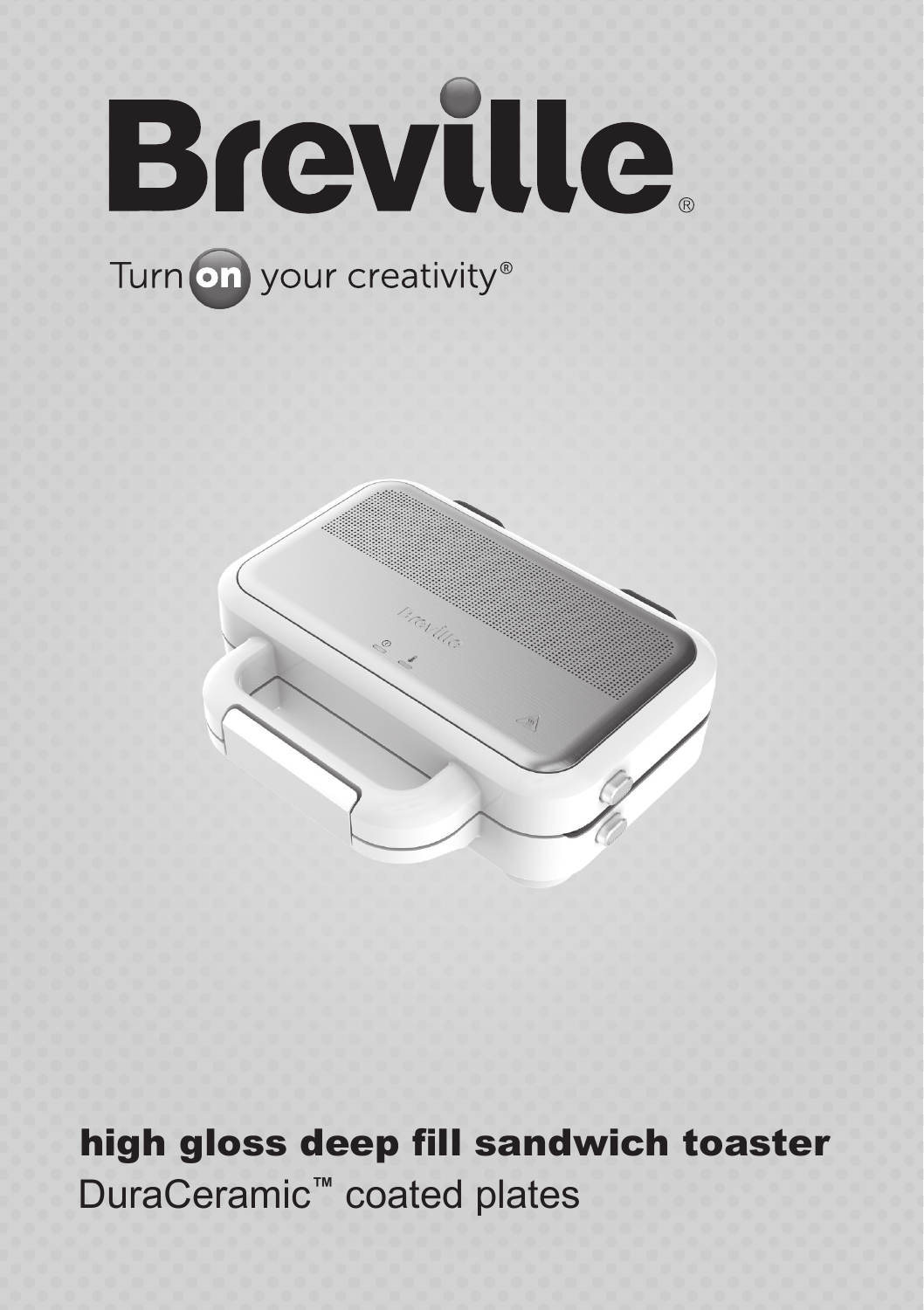#### **READ CAREFULLY AND KEEP FOR FUTURE REFERENCE**

**This appliance can be used by children aged from 8 years and above and persons with reduced physical, sensory or mental capabilities or lack of experience and knowledge if they have been given supervision or instruction concerning use of the appliance in a safe way and understand the hazards involved. Children shall not play with the appliance. Cleaning and user maintenance shall not be made by children unless they are older than 8 and supervised.**

**Keep the appliance and its cord out of reach of children less than 8 years old.**

**Bread can burn therefore do not use the appliance near or below combustible materials such as curtains. Never use the appliance below wall cupboards or shelves.**

**Never operate the appliance by means of an external timer or separate remote-control system.**

 **Do not touch the metal parts of the appliance during use as they may become very hot.**

**Never use this appliance for anything other than its intended use. This appliance is for household use only. Do not use this appliance outdoors.**

**If the supply cord is damaged, it must be replaced by the manufacturer, its service agent or similarly qualified persons in order to avoid a hazard.**

- $\triangle$  Always ensure that hands are dry before handling the plug or switching on the appliance.
- $\triangle$  Always use the appliance on a stable, secure, dry and level surface.
- $\triangle$  Care is required when using the appliance on surfaces that may be damaged by heat. The use of an insulated pad is recommended.
- $\triangle$  This appliance must not be placed on or near any potentially hot surfaces (such as a gas or electric hob).
- $\triangle$  Never let the power cord hang over the edge of a worktop, touch hot surfaces or become knotted, trapped or pinched.
- $\triangle$  Do not use the appliance if it has been dropped or if there are any visible signs of damage.
- $\triangle$  Ensure the appliance is switched off and unplugged from the supply socket after use and before cleaning.
- $\triangle$  Always allow the appliance to cool before cleaning or storing.
- $\triangle$  Do not immerse the main body, cord set or plug in water or liquid of any kind.
- $\triangle$  Never leave the appliance unattended when in use.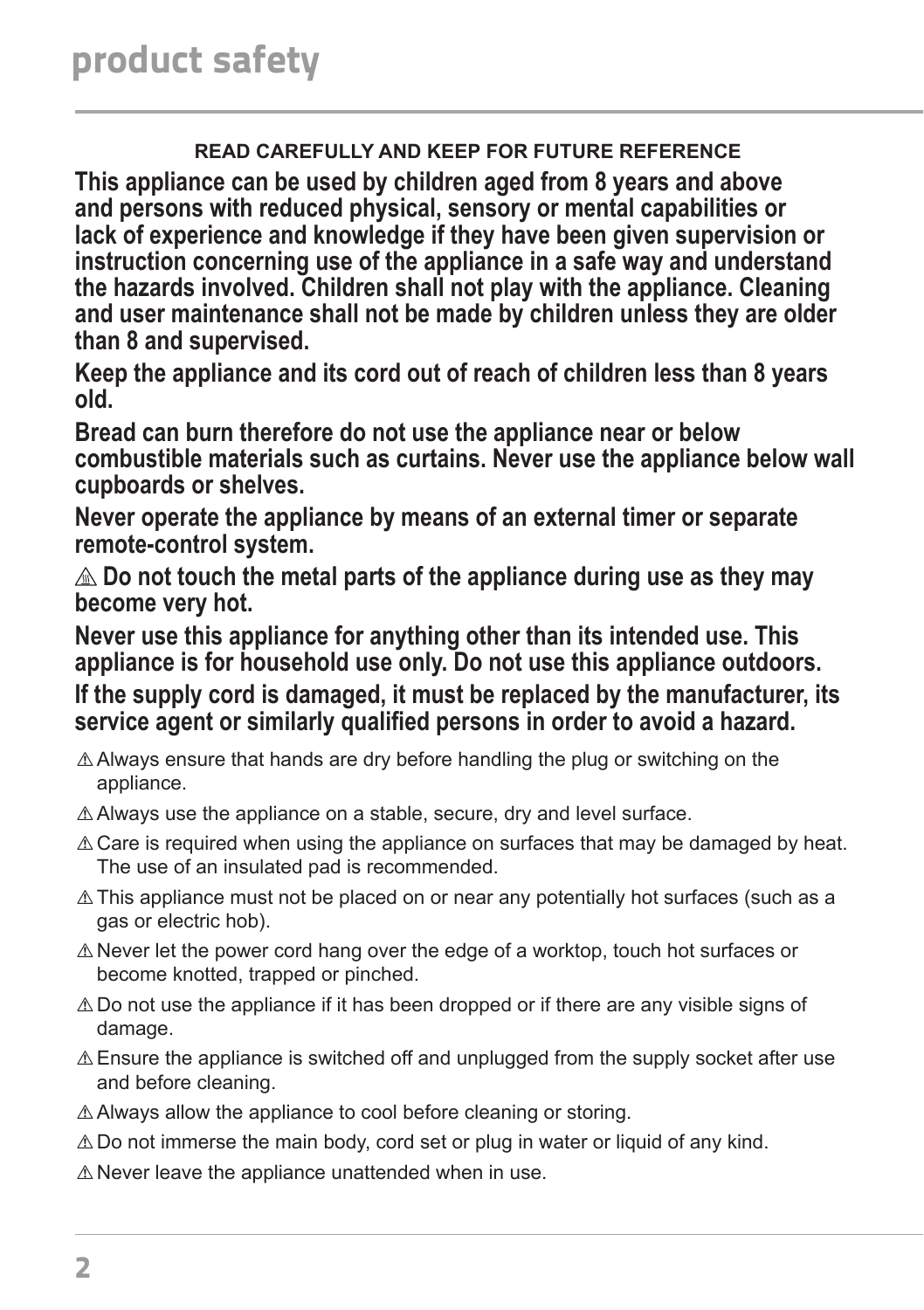# features



- **1 Latch – holds the lid firmly closed during cooking**
- **2 Handle**
- **3 Power light (green)**
- **4 Ready-to-cook light (amber)**
- **5 Top cooking plate release button**
- **6 Bottom cooking plate release button**
- **7 Removable cooking plates with Duraceramic™ coating and cut‑and‑seal action**

## **Before first use**

- Unpack your sandwich toaster. You may wish to keep the packaging for future use.
- Remove and wash the cooking plates thoroughly to remove any impurities or residues that may be left over from the manufacturing process (follow the directions under *Care and Cleaning*).
- Clean the outside of your sandwich toaster with a soft damp cloth which has been wrung almost dry in warm soapy water. The cover can be polished with a soft dry cloth.

Note that the first time you use your sandwich toaster, you may notice a slight burning smell and a little smoke. This is completely normal and will soon disappear.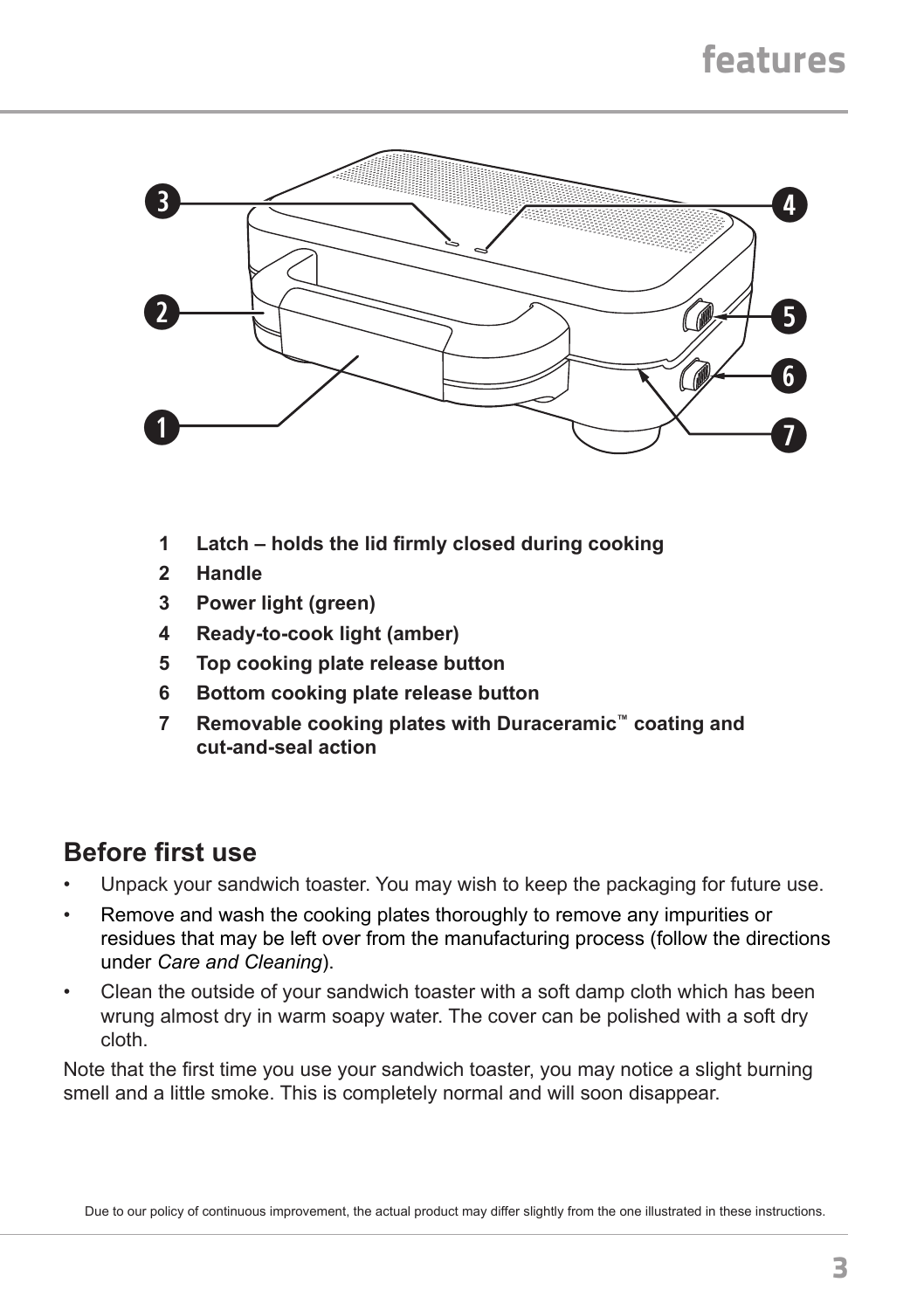The cooking plates feature the exclusive DuraCeramic™ coating. This specialised natural ceramic coating is designed to transfer heat quicker and more efficiently than standard non-stick coatings – meaning faster cooking times for your delicious home-cooked snacks. In addition, the DuraCeramic™ coating is scratch resistant and 4 times more durable than standard non-stick coatings – this is a product built to last. Peace of mind comes from the fact that the DuraCeramic™ coating is PTFE and PFOA free, so this exclusive coating is durable *and* easy to clean.

DuraCeramic**™** coating – designed to handle whatever you throw at it with ease.

**Important points:**

- **• Always allow a 2cm gap around the sandwich filling.**
- **• Never overfill your toastie, especially when using ingredients that contain food colouring, or coloured cheeses. Too much filling can leak out and may stain the sandwich toaster's housing.**

#### **Recipe ideas**

Making toasties is easy and fun, they can be as creative or as simple as you like and make great snacks whether eaten at home or on the go.

Using basic ingredients delicious sweet or savoury meals can be made in minutes, perfect for any time of the day. Here are some classic toasted sandwich recipes that you may wish to try.

- Tuna Melt (tuna, onion, mayonnaise and cheese)
- Cheese and tomato
- Cheese, beans and ham
- Turkey, stuffing and cranberry
- Ham, Brie, mushrooms and rocket
- Steak and mushrooms
- BLT (bacon, lettuce and tomato)
- Bacon and cheese
- Chicken, red pepper and Brie
- Sweet chilli chicken
- Sausage and scrambled eggs
- Camembert and cranberry
- Chocolate and banana
- Banana and plum
- Toffee and apple

#### **Breads**

For best results, use a supermarket own-label, medium, white sliced bread. For variety, why not try using wholemeal bread, Danish-style bread, seeded breads, sourdough and fruit breads.

#### **Cheeses**

Classic cheeses that melt easily like Cheddar, Gruyère and Emmental make excellent toasties. We've included some different cheeses in our recipes but why not experiment and get creative with your own favourite cheeses!

#### **The perfect toastie**

Even if you are already familiar with using a sandwich toaster, it's worth following the guidelines below.

1. Plug your sandwich toaster in to the mains supply socket and switch the socket on if required. The green power light will come on and your sandwich toaster will start heating up.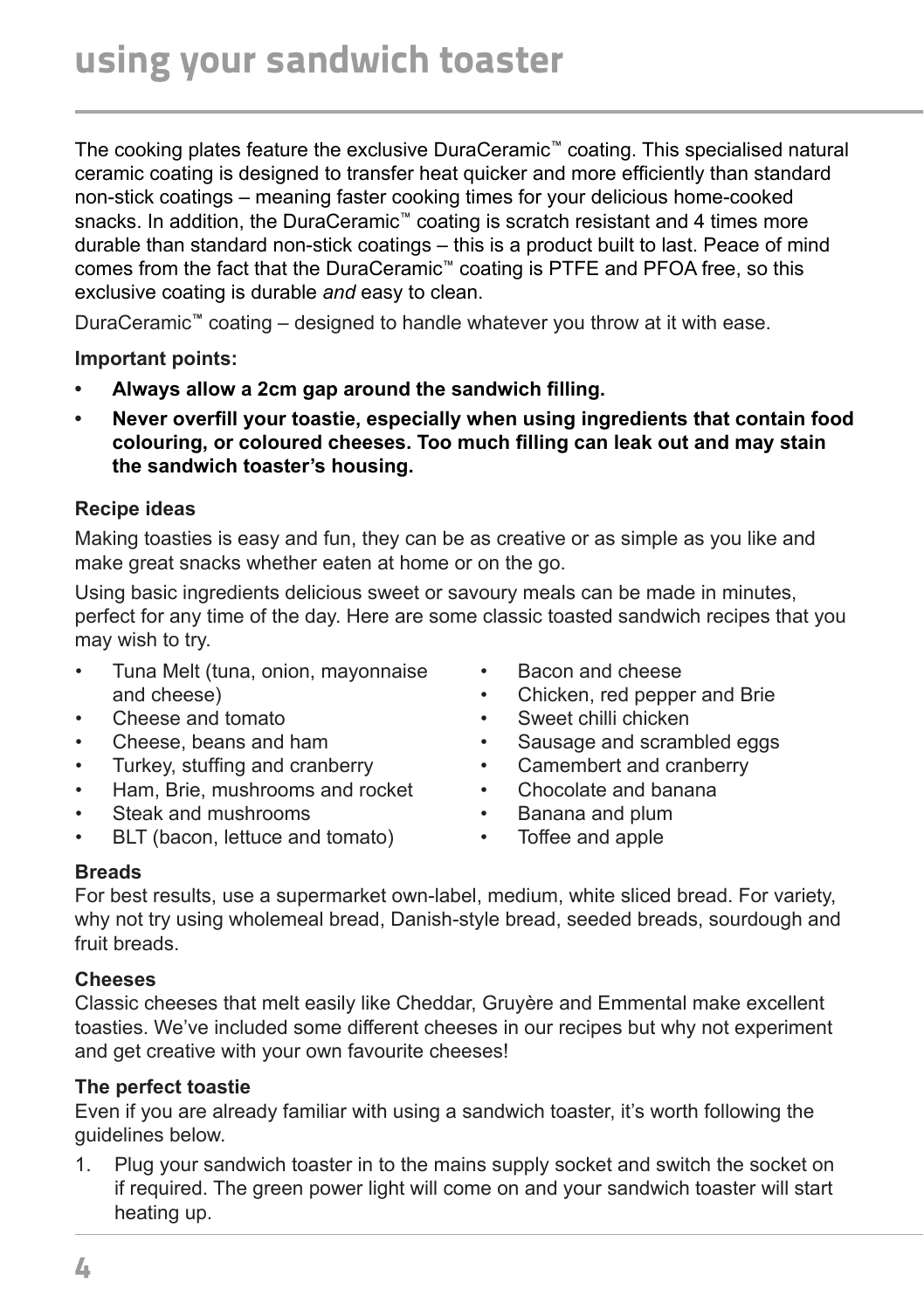- 2. When your sandwich toaster is fully heated the amber ready-to-cook light will come on. This light will come on and go out during cooking.
- 3. Spread the OUTSIDE of the bread with butter or a spread suitable for cooking.
- 4. Place the two lower slices of bread onto the bottom plate 'buttered' side down. Face the crusts of the bread to the left and right as shown below.



5. Add the filling. The deeper cooking plates allow you to use more of your favourite ingredients but always allow a 2cm gap around the filling as shown below. This will allow your sandwich toaster to form a good seal and prevent the filling from leaking out.



For best results, the maximum amount of cheese, when used as a single ingredient, should not exceed 60g. If you add other ingredients, reduce the amount of cheese to compensate for them.

- 6. Place the remaining bread on top with the buttered side on the outside (this will give your toastie a lovely golden colour during cooking).
- 7. Close and latch the lid and allow to cook for 4–5 minutes until golden and cooked. Leave the sandwich in the toaster for more or less time according to taste.
- 8. Release the latch and open the lid. Watch out for escaping steam—use a tea towel or wear oven gloves. Remove the cooked sandwich with a non-metallic spatula. Don't use a metal blade as this can damage the non-stick surface of the plates.
- 9. Once cooked, take care when eating as fillings, especially fruit or tomato, can be very hot.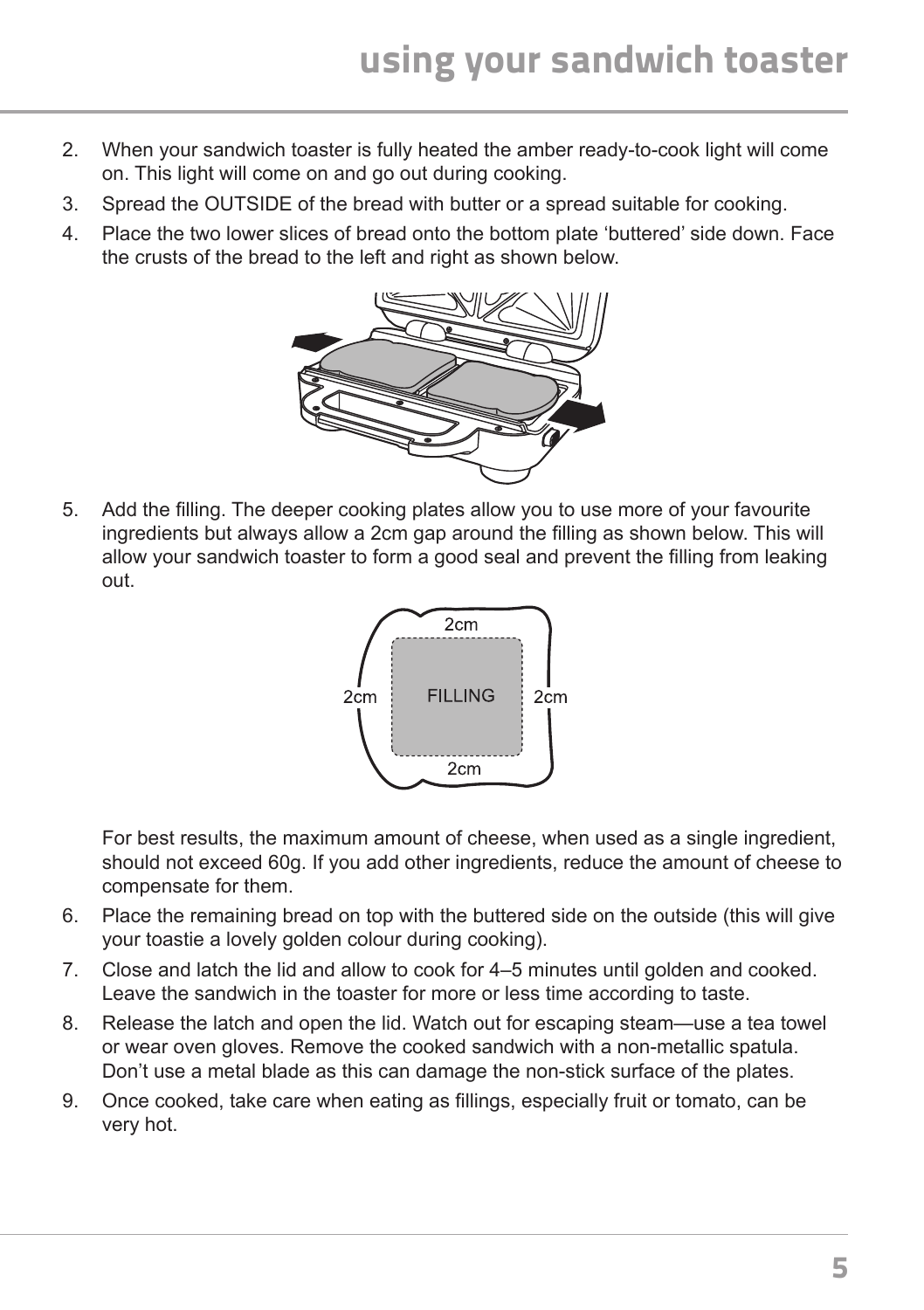#### THE BASIC 3: CHEESE AND HAM, CHEESE AND TOMATO, CHEESE AND ONION - Makes 2

#### **Cheese and ham Cheese and tomato Cheese and onion**

4 slices of bread Sliced medium cheddar 2 slices of ham

4 slices of bread Sliced medium cheddar 2 medium tomatoes

4 slices of bread Sliced medium cheddar Finely sliced onion rings

To make, follow the directions on page 4 for *The perfect toastie*.

Other great flavours include cheese and pickle, cheese and Marmite, mature cheese and chutney.

#### LIGHTER LUNCH TOASTIE - Makes 2

| 4 slices of Danish-style lower fat bread | Finely sliced red onion |
|------------------------------------------|-------------------------|
| 3 tbsp reduced fat cottage cheese        | Ground black pepper     |
| 2 tbsp finely chopped red pepper         | Low fat spread          |

This toastie is a lower fat/healthier option which replaces the cheddar cheese with a low fat cottage cheese. Alternatively replace the standard cheddar with a half fat alternative widely available from larger supermarkets.

To make, combine the filling ingredients in a small dish then add to the bread. Cook for about 4 minutes until crispy and golden.

#### PIZZA POCKETS - Makes 2

4 slices of bread 40g mozzarella cheese 2 tbsp pizza topping

#### **Pizza topping ideas:**

Sliced olives, finely chopped mixed peppers, chillies, pepperoni, tuna, cooked shredded chicken, cooked sliced mushrooms, sliced tomatoes etc.

To make, assemble your sandwiches, spreading the pizza topping on the bottom of the bread, then add the mozzarella and your chosen toppings. Cook for approx 4 minutes until crispy and golden. Serve with a rocket and parmesan salad drizzled with olive oil and balsamic vinegar.

#### STEAK PASTIES - Makes 2

Ready rolled shortcrust pastry or a small quantity of homemade shortcrust pastry

2 tbsp tinned stewed steak Melted butter

- 1. Dust your work surface with flour and roll out half of the shortcrust pastry, this should be large enough for 2 sandwich plates. Repeat again so that you have 4 squares. You can remove the top plate from your sandwich toaster and use it as a template (rather than pressing the plate onto the pastry).
- 2. Place some of the steak filling in the centre of each of the pastry triangles (don't overfill). Place the remaining pastry triangles over the pastie and seal all the edges.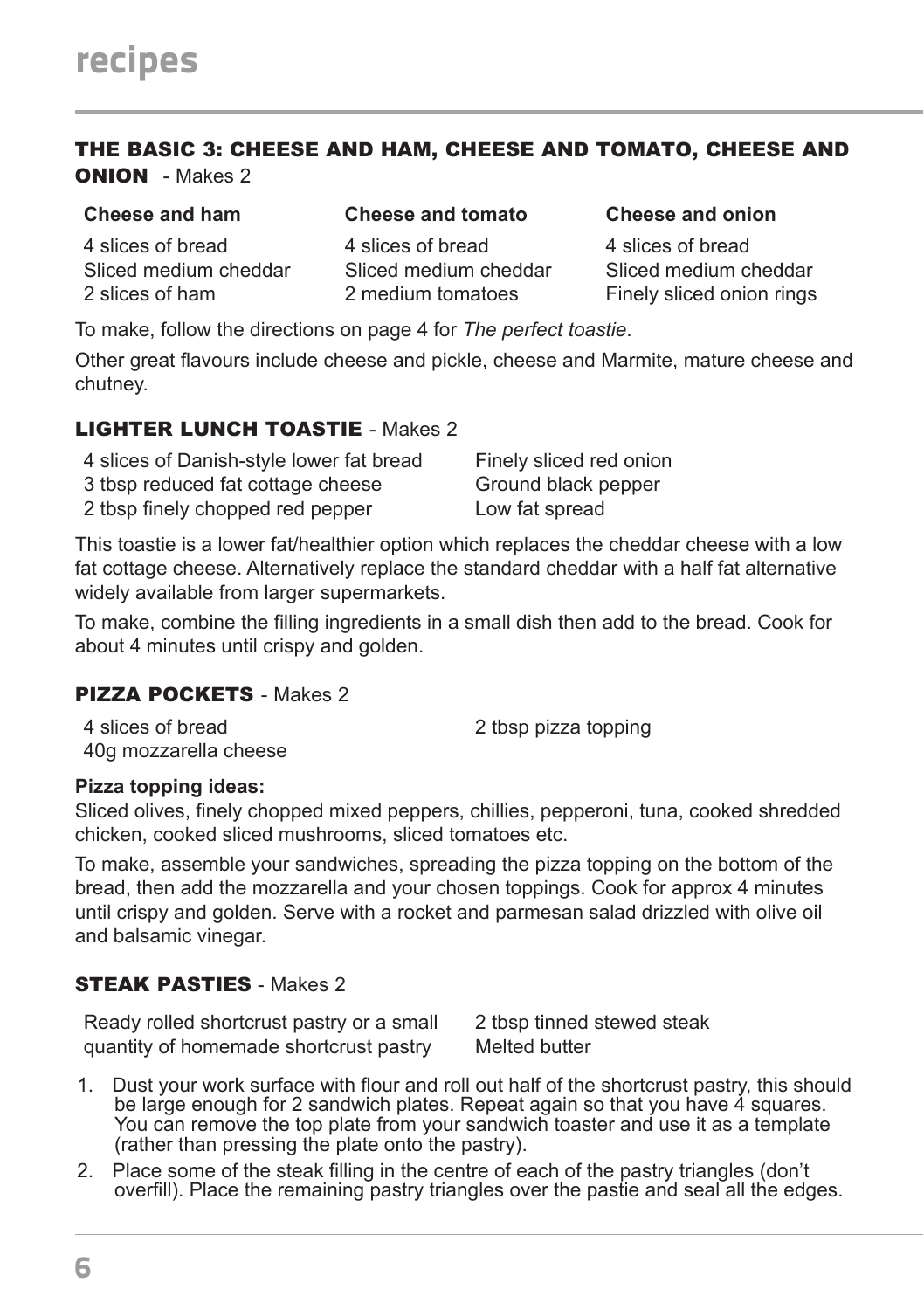- 3. If removed, refit the sandwich plate and switch on, allow the machine to heat. Brush the plates sparingly with some vegetable oil or butter if you prefer.
- 4. Carefully place each pasty onto the bottom plate and close and latch the lid.
- 5. Cook for 6–7 minutes until golden brown and piping hot.
- 6. Switch off your sandwich toaster and carefully remove the pasties. Allow the pasties to cool for a few minutes. Remember that the filling inside will be very hot!

### OMELETTE - Serves 2

3 medium eggs Pinch sea salt

Freshly ground black pepper Melted butter or oil

- 1. Beat together the egg and seasoning.
- 2. Brush the top and bottom cooking plates with a little melted butter.
- 3. Carefully pour in the egg dividing it between the two lower plates.
- 4. Close the lid and cook for 1½ minutes
- 5. Open the lid and using a silicone spatula, carefully lift the omelettes out. Eat them hot with some Caesar salad or a salad of your choice.

Why not try adding a teaspoon of grated mature cheese and a pinch of chives to the egg for a cheesy omelette alternative.

#### CAKE BITES - Makes 4 triangles

50g softened butter 50g castor sugar 1 medium egg

50g self-raising flour Vanilla extract (optional)

- 1. Using a hand mixer, cream together the butter and sugar until light and fluffy. Add a few drops of vanilla (if using) and mix well.
- 2. Add the egg and beat until smooth. Fold in the flour.
- 3. Preheat your sandwich toaster.
- 4. Add a heaped tablespoon of the mixture into each 'triangle' and close the lid.
- 5. Cook for 3–4 minutes until golden brown.
- 6. Dust with castor sugar and serve warm, with ice cream and fruit.

#### CHOCOLATE, HAZELNUT AND BRIE - Makes 2

| 4 slices of brioche bread        | 1 tbsp dark chocolate, chopped |
|----------------------------------|--------------------------------|
| 1 tbsp chopped toasted hazelnuts | Honey (optional)               |
| 60g Brie, sliced                 |                                |

Brioche (although smaller than supermarket bread) will seal and toast beautifully.

- 1. Butter one side of each bread slice. Place two slices on the bottom plate.
- 2. Assemble by placing the cheese on the bottom slices of brioche. Scatter over the nuts and chocolate and drizzle with a little honey if desired.
- 3. Top with the other two slices of brioche and cook for 3–4 minutes. The rich brioche will toast quickly.
- 4. Remove from your sandwich maker using care because they will be extremely hot.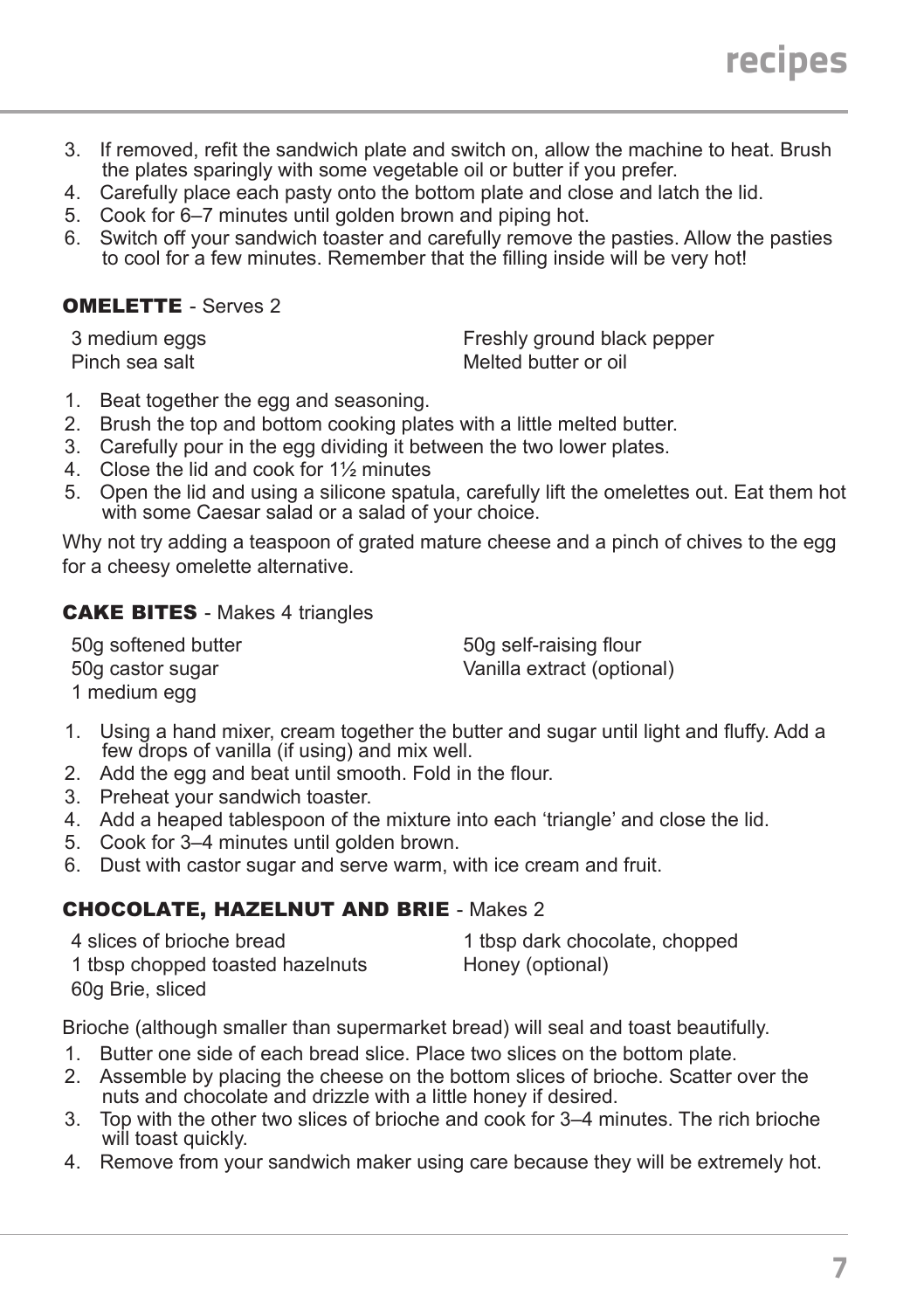**Unplug and switch off your sandwich toaster and allow it to fully cool down before cleaning it. Do not immerse the main body, cord set or plug in water or liquid of any kind.**

**Never use steel wool, scouring pads, abrasive cleaners or metallic utensils to clean your sandwich toaster.**

- 1. Before cleaning your sandwich toaster, switch it off and unplug it from the mains supply. Allow it to cool down fully.
- 2. Wipe the cooking plates with an absorbent paper or soft damp cloth.
- 3. Clean the outside of your sandwich toaster with a soft damp cloth which has been wrung almost dry in warm soapy water. The cover can be polished with a soft dry cloth.
- 4. Press the cooking plate release buttons and remove the plates from your sandwich toaster. Immerse the plates in warm, soapy water. Rinse with clean water. Wipe dry with a soft cloth. To avoid oxide forming on the uncoated surfaces of the plate, insert the plate back into your sandwich toaster and heat for one minute with the lid closed. Note: We recommend that you wash the cooking plates by hand only, in order to preserve the DuraCeramic™ coating.

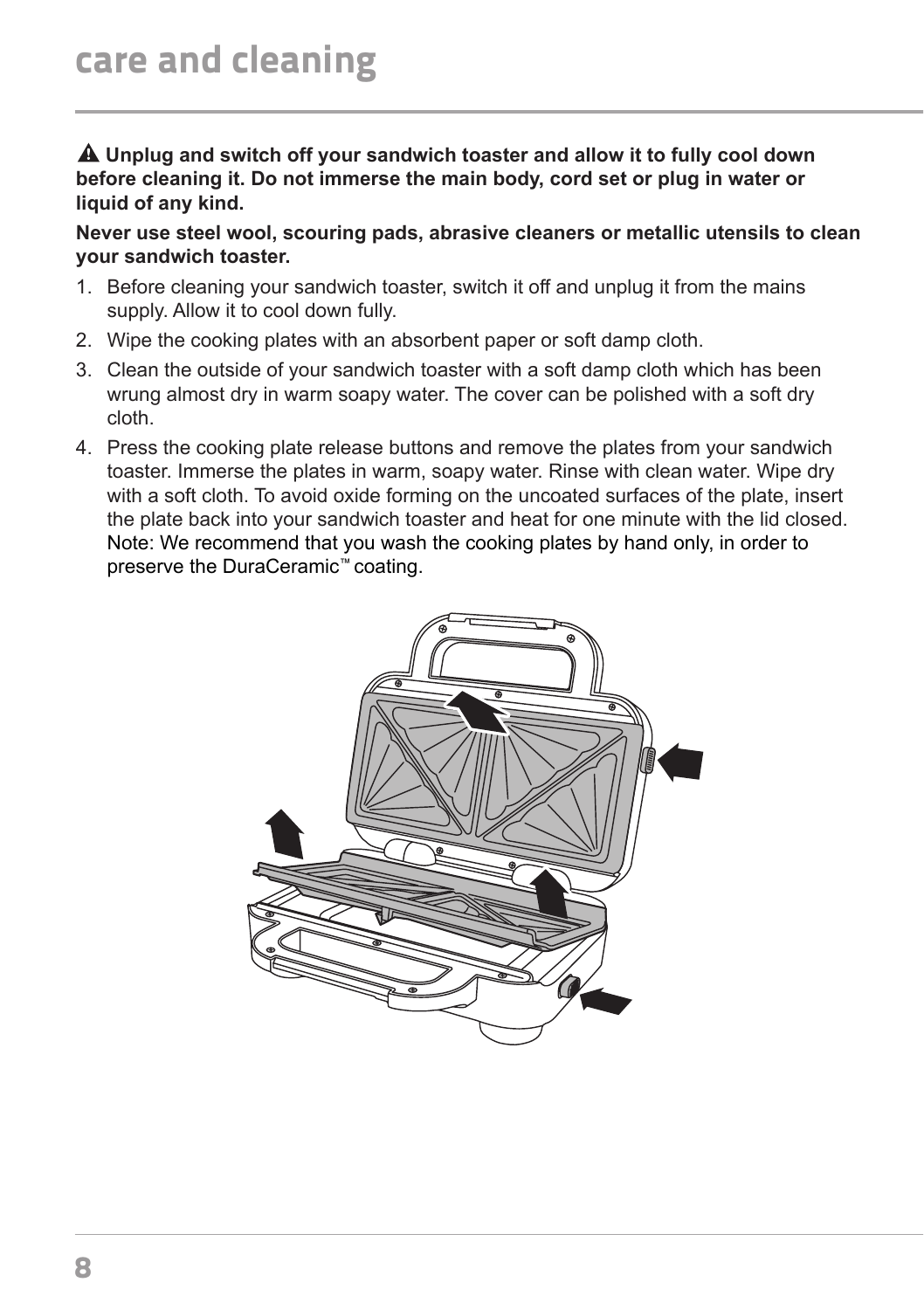#### **This appliance must be earthed.**

This appliance is fitted with either a moulded or rewirable BS1363, 13 amp plug. The fuse should be rated at 13 amps and be ASTA approved to BS1362.

If the fuse in a moulded plug needs to be changed, the fuse cover must be refitted. The appliance must not be used without the fuse cover fitted.

If the plug is unsuitable, it should be dismantled and removed from the supply cord and an appropriate plug fitted as detailed below. If you remove the plug it must not be connected to a 13 amp socket and the plug must be disposed of immediately.

The wires of the mains lead are coloured in accordance with the following code:

 $GRFEN/YFI I OW = FARTH$  BLUE = NEUTRAL BROWN = LIVE

The wire which is coloured GREEN/YELLOW must be connected to the terminal in your plug which is marked with an E or by the earth symbol  $(\frac{1}{2})$  or coloured GREEN or GREEN /YELLOW.

The wire which is coloured BLUE must be connected to the terminal in your plug which is marked with the letter N or coloured BLACK.

The wire which is coloured BROWN must be connected to the terminal in your plug which is marked with the letter L or coloured RED.

If any other plug is used, a 13 amp fuse must be fitted either in the plug or adaptor or at the distributor board.

Plug should be ASTA approved to BS1363



Ensure that the outer sheath of the cable is firmly held by the cord grip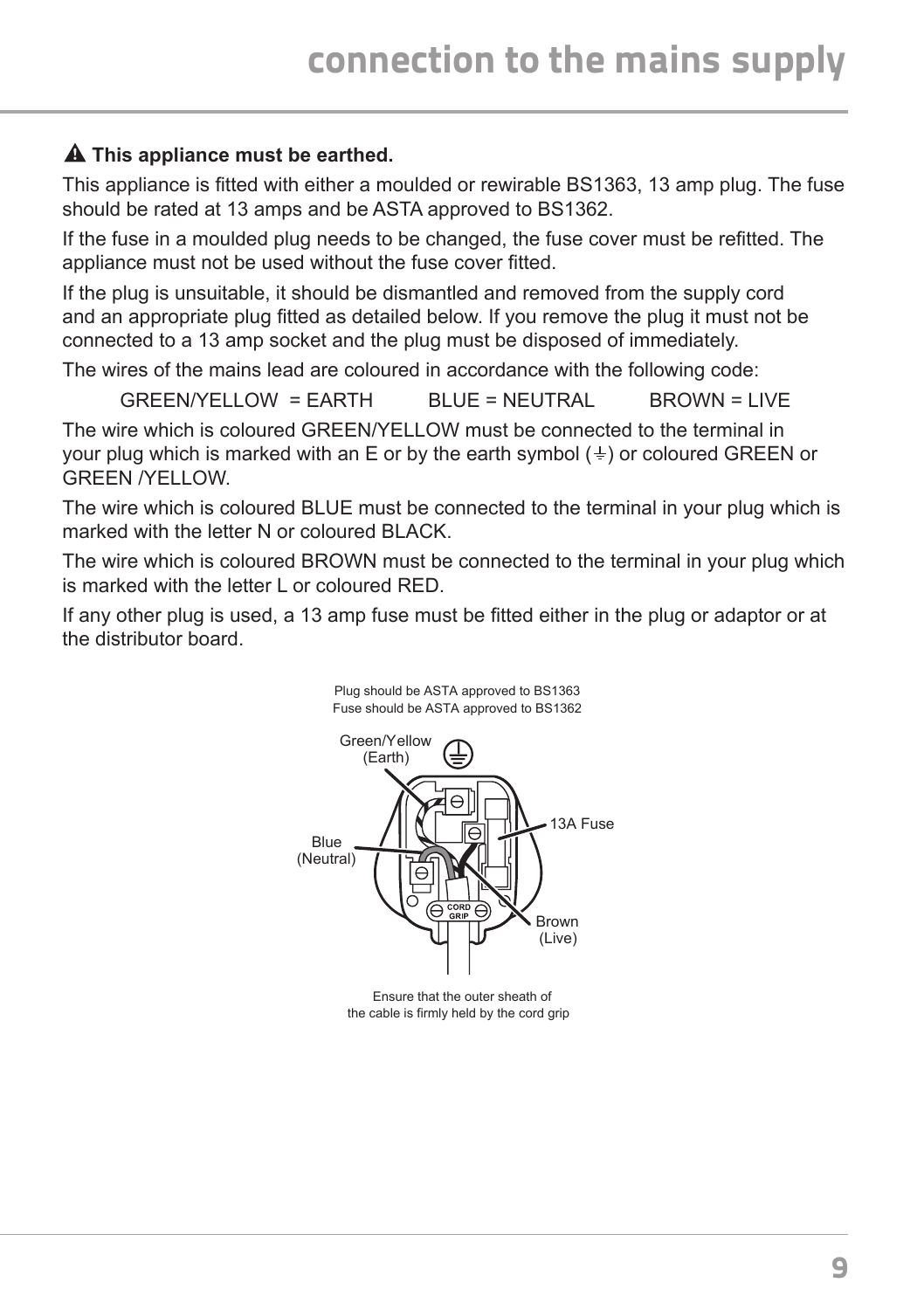These appliances are built to the very highest of standards. There are no user serviceable parts. Follow these steps if the unit fails to operate:

- 1. Check the instructions have been followed correctly.
- 2. Check that the fuse has not blown.
- 3. Check that the mains supply is functional.

If the appliance will still not operate, return the appliance to the place it was purchased for a replacement. To return the appliance to the Customer Service Department, follow the steps below:

- 1. Pack it carefully (preferably in the original carton). Ensure the unit is clean.
- 2. Enclose your name and address and quote the model number (located on the rating label) on all correspondence.
- 3. Give the reason why you are returning it.
- 4. If within the guarantee period, state when and where it was purchased and include proof of purchase (e.g. till receipt).
- 5. Send it to our Customer Service Department at the address below:

**Customer Service Department Jarden Consumer Solutions (Europe) Limited Middleton Road, Royton, Oldham OL2 5LN, UK. Telephone: 0161 621 6900 Fax: 0161 626 0391 e-mail: enquiriesEurope@jardencs.com**

## **Replacement parts**

For additional or replacement parts, please visit **www.breville.co.uk** or call us on **0161 621 6900**.

# **Troubleshooting**

For troubleshooting and FAQs visit **www.breville.co.uk/faqs**

# **Turn on your Creativity™**

Let Breville<sup>®</sup> help you turn on your creativity with a gateway to a world of food and drinks without limits. You don't have to travel far - just to your computer, tablet or mobile - where you will discover our FREE website with top tips and recipes to inspire your imagination. Join us now at **www.turnonyourcreativity.com**

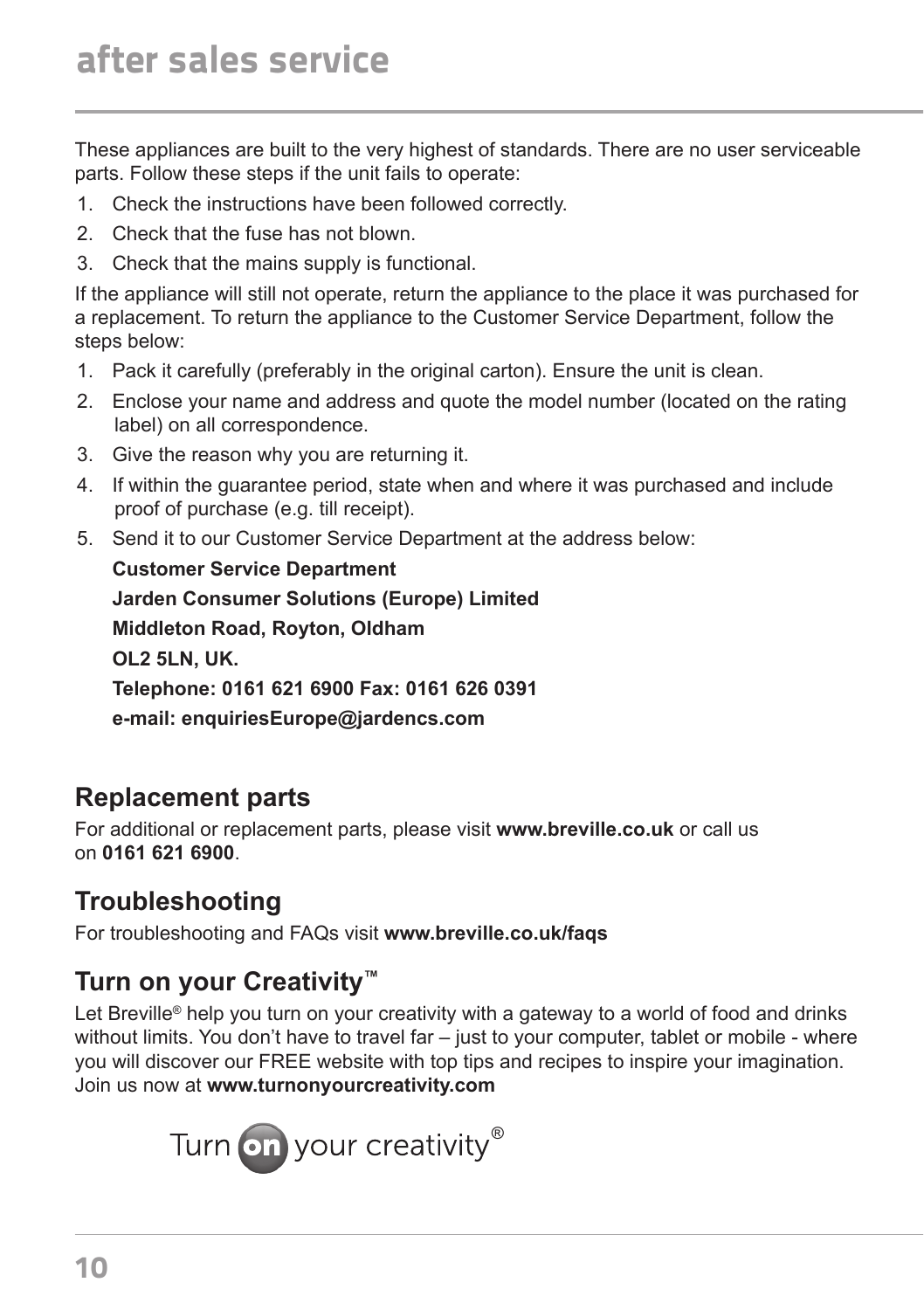Please keep your receipt as this will be required for any claims under this guarantee.

This appliance is guaranteed for 1 year after your purchase as described in this document.

During this guaranteed period, if in the unlikely event the appliance no longer functions due to a design or manufacturing fault, please take it back to the place of purchase, with your till receipt and a copy of this guarantee.

The rights and benefits under this guarantee are additional to your statutory rights, which are not affected by this guarantee. Only Jarden Consumer Solutions (Europe) Limited ("JCS (Europe)") has the right to change these terms.

JCS (Europe) undertakes within the guarantee period to repair or replace the appliance, or any part of appliance found to be not working properly free of charge provided that:

- you promptly notify the place of purchase or JCS (Europe) of the problem; and
- the appliance has not been altered in any way or subjected to damage, misuse, abuse, repair or alteration by a person other than a person authorised by JCS (Europe).

Faults that occur through, improper use, damage, abuse, use with incorrect voltage, acts of nature, events beyond the control of JCS (Europe), repair or alteration by a person other than a person authorised by JCS (Europe) or failure to follow instructions for use are not covered by this guarantee. Additionally, normal wear and tear, including, but not limited to, minor discoloration and scratches are not covered by this guarantee.

The rights under this guarantee shall only apply to the original purchaser and shall not extend to commercial or communal use.

If your appliance includes a country-specific guarantee or warranty insert please refer to the terms and conditions of such guarantee or warranty in place of this guarantee or contact your local authorized dealer for more information.

Waste electrical products should not be disposed of with Household waste. Please recycle where facilities exist. E-mail us at enquiriesEurope@jardencs.com for further recycling and WEEE information.

Jarden Consumer Solutions (Europe) Limited 5400 Lakeside Cheadle Royal Business Park Cheadle SK8 3GQ UK